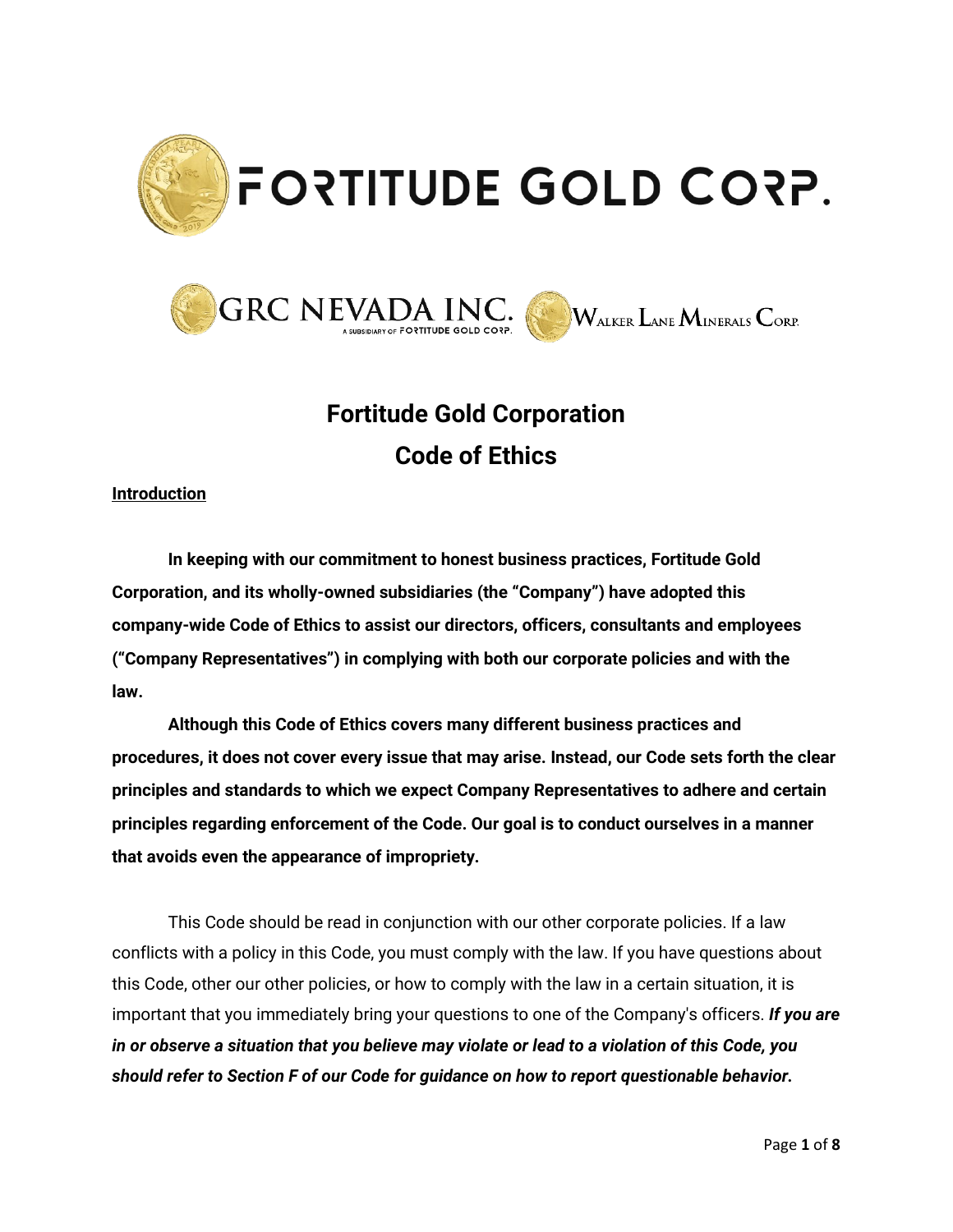**Company Representatives who violate the standards of this Code will be subject to disciplinary action. Such action may include termination of employment.**

# **A. Compliance with All Laws, Rules and Regulations**

**The Company requires that Company Representatives strictly adhere to local, state, and federal laws, as well as the laws of the other countries in which we conduct business. If you have questions about what laws we are subject to, or about how to comply with certain laws, it is important that you alert an officer of the Company to your question. We rely on you not only to act ethically, but also to assist your fellow employees and management in following the law. When appropriate, the Company will provide information and training to promote compliance with laws, rules, and regulations, including insider-trading laws.**

### **Each Company Representative has a responsibility to:**

- maintain a safe and healthy work environment;
- promote a workplace that is free from discrimination or harassment based on race, color, religion, sex, sexual orientation, age, national origin, disability, or other factors that are unrelated to the Company's business interests;
- support fair competition and laws prohibiting restraints of trade and other unfair trade practices;
- conduct our activities in full compliance with all applicable environmental laws;
- keep the political activities of our directors, officers and employees separate from our business;
- refrain from making any illegal payments, gifts, or gratuities to any government officials or political party;
- refrain from the unauthorized use, reproduction, or distribution of Company and/or any third party's trade secrets, copyrighted information or confidential information; and
- comply with all applicable securities laws, including insider trading laws which require Company Representatives to refrain from trading in the Company's securities while in possession of confidential non-public information concerning the Company and "tipping" others who might make an investment decision on the basis of on such information.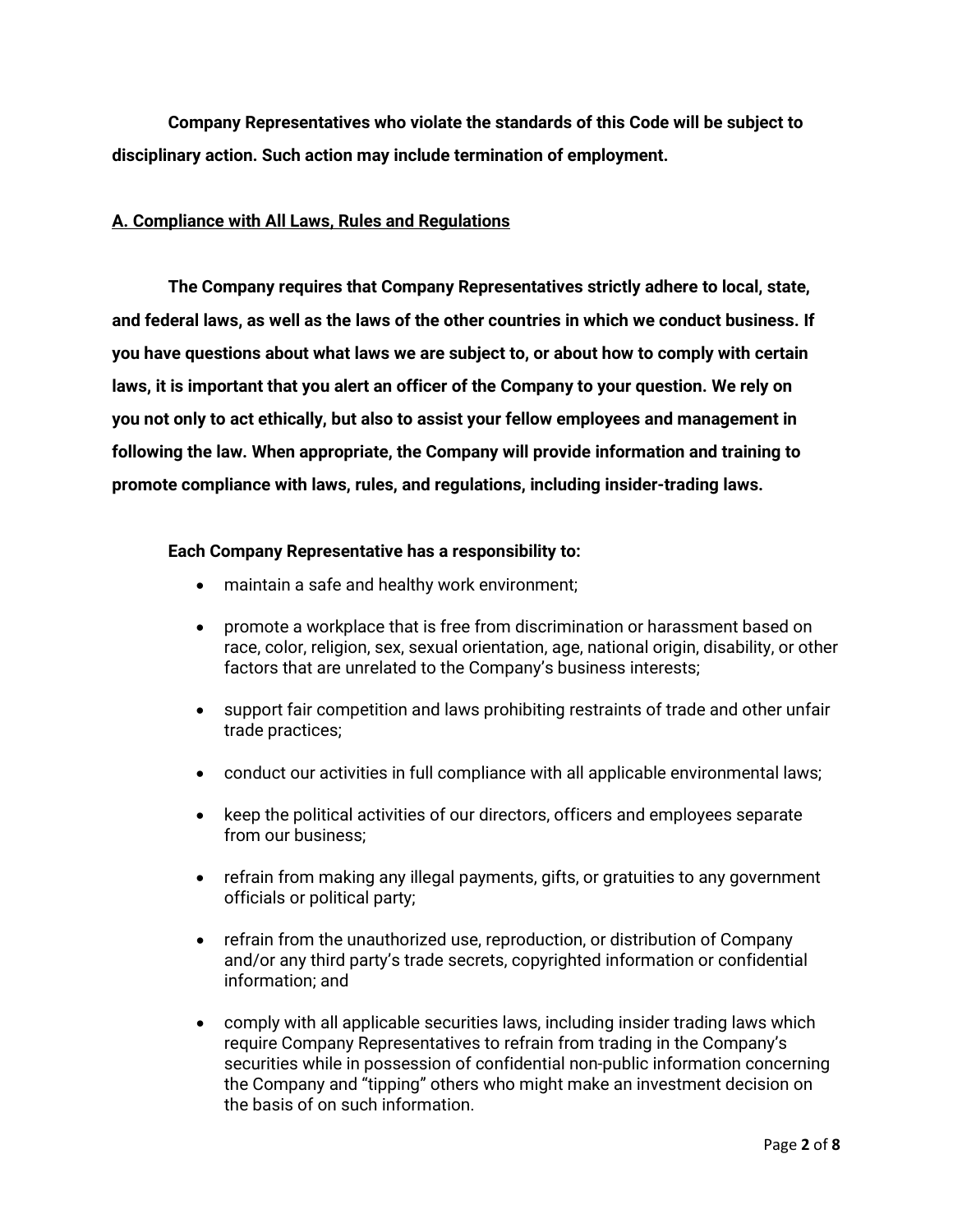## **B. Conflicts of Interest and Ethical Conduct**

**Company Representatives are expected to make or participate in business decisions and actions based on the best interests of the Company as a whole, and not based on personal relationships or personal gain. As defined, a "conflict of interest" exists when a Company Representative's private interest interferes in any way with the interest of the Company, or creates an appearance of impropriety. A conflict situation can arise when you have interests that make it difficult for you to perform your work objectively, or when a Company Representative receives improper personal benefits as a result of his or her position with the Company. Conflicts of interest are prohibited as a matter of Company policy, unless authorized by the Board of Directors or under guidelines approved by the Board of Directors.**

**It is almost always a conflict of interest for a Company Representative to work simultaneously for a competitor, customer, or supplier. You should avoid any relationship that would cause a conflict of interest with your duties and responsibilities at the Company. In order to avoid a conflict of interest, or even an appearance of a conflict of interest, Company Representatives will not:**

- possess any personal financial interest in any business transaction of the Company or its agents or representatives unless such interest is first approved by the Board;
- acquire or maintain any influential interest in or position with any other business enterprise whose activities are in competition with the Company;
- accept gifts, gratuities, bribes, kickbacks, or similar renumeration or consideration given by any person or organization in order to attract or influence business activity; or
- use information concerning the Company's business for personal gain or profit.

**Members of our Board of Directors have a special responsibility to the Company and to our shareholders. To avoid conflicts of interest, directors are required to disclose to their**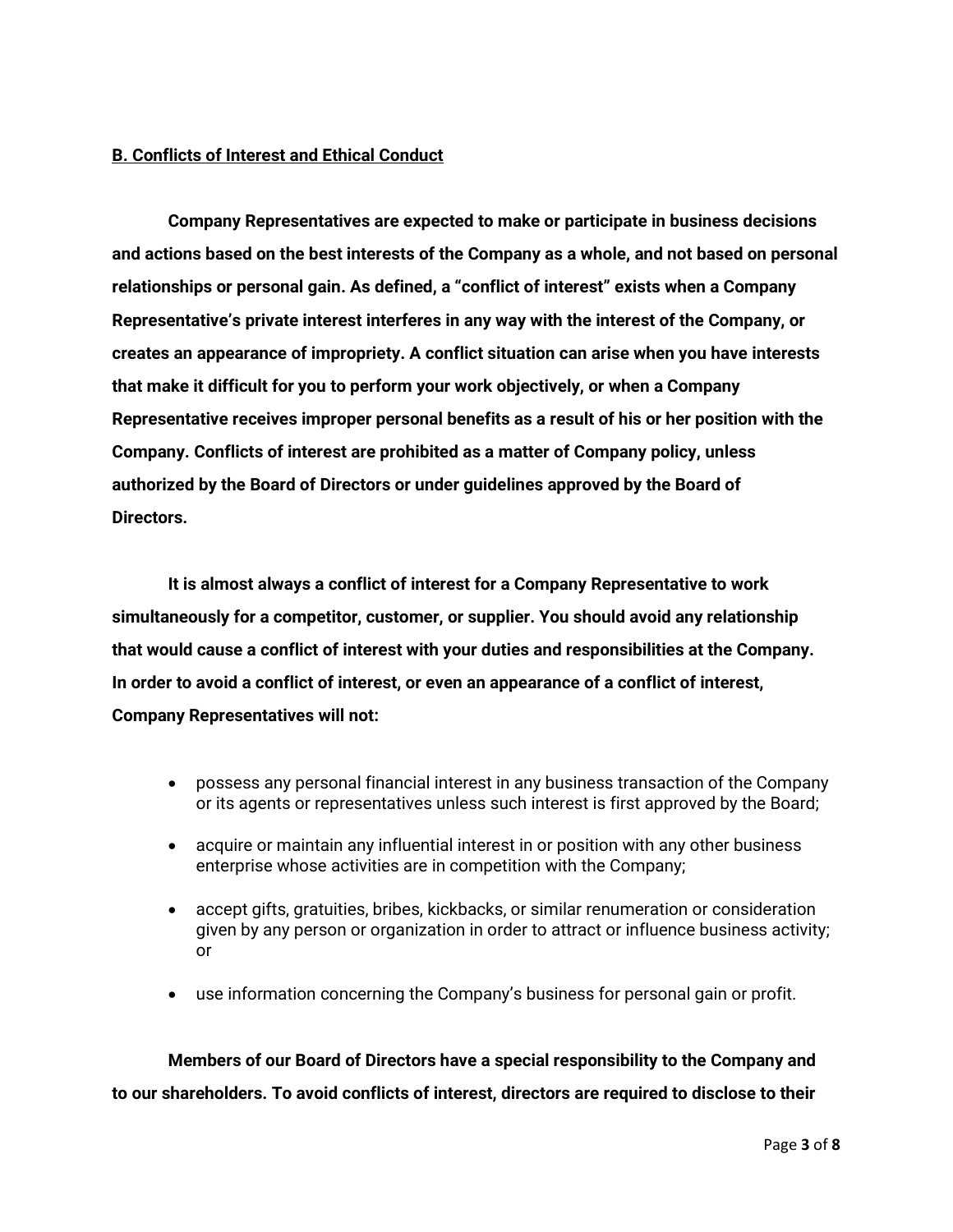**fellow directors any personal interest they may have in a transaction being considered by the Board and, when appropriate, to recuse themselves from any decision in which there may be a conflict of interest. Waivers of a conflict of interest or this Code involving executive officers and directors require approval by the Board of Directors.**

**In addition to raising a potential conflict of interest, certain transactions with any director, officer, or shareholder that beneficially owns 5% or more of the Company's securities are considered to be a "related party transaction" due to the related person's relationship with the Company and the direct or indirect material interest in the transaction. All related party transactions must be disclosed to the Audit Committee or a special independent committee of the Board of Directors for review and approval.**

**Our Board of Directors and officers also have a duty to refrain from taking for themselves any opportunity discovered through use of Company property, information, or position, using Company property for personal gain, and from competing with the Company. The Company's officers and directors will advance the Company's legitimate interests when the opportunity to do so arises.**

# **In addition to the foregoing, all Company Representatives shall:**

- act honestly and ethically in the performance of his or her duties at the Company, avoiding actual or apparent conflicts of interest in personal and professional relationships;
- comply with rules and regulations of federal, state, provincial, local and foreign governments, as well as those of other appropriate private and public regulatory agencies that affect the conduct of the Company's business and the Company's financial reporting;
- act in good faith, responsibly, with due care, competence and diligence, without misrepresenting material facts or allowing one's independent judgment to be subordinated;
- share knowledge and maintain skills relevant to carrying out the Company Representatives' duties within the Company;
- proactively promote and set an example of ethical behavior as a responsible partner among peers and colleagues in the work environment and community;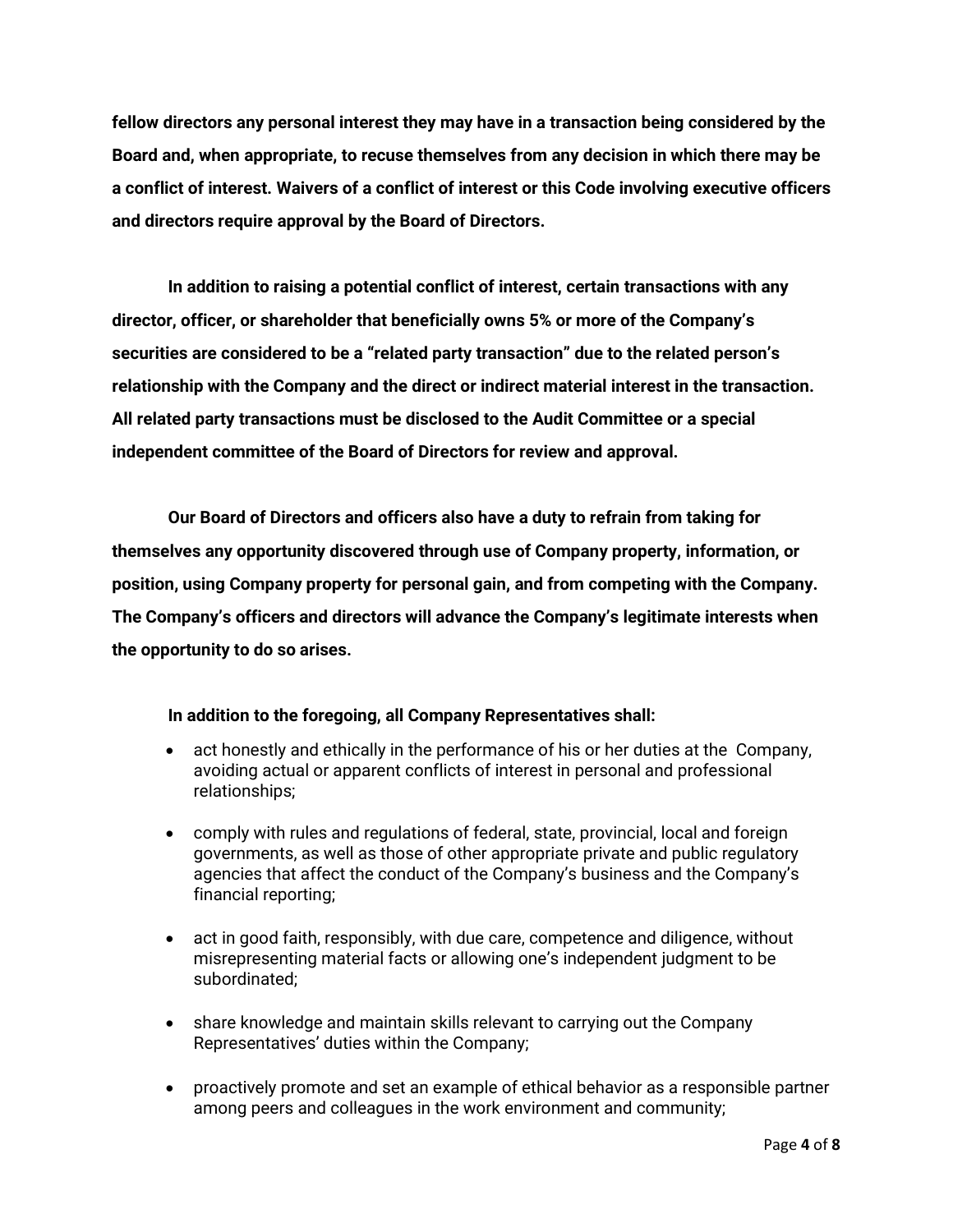- achieve responsible use of and control over all assets and resources of the Company to which they are entrusted;
- honestly and accurately maintain the books, records, accounts, and financial statements of the Company in reasonable detail to appropriately reflect the Company's transactions and to conform with the Company's system of internal controls and meet all applicable legal requirements, and retain such records in accordance with the Company's document retention policies; and
- report any discovery of a violation of the Code or potential or existing conflict of interest in accordance with the procedures set forth in Section F of this Code.

## **C. Our Commitment to Full, Fair, Accurate, Timely and Plain English Disclosure**

**As a respected public company, it is critical that the Company's filings with the Securities and Exchange Commission be complete, timely and accurate in all material respects.**

**Company Representatives are charged with the responsibility of providing management with accurate and complete information to assure we are complying with our public disclosure requirements and our commitment to our shareholders.**

**In addition to this general duty of Company Representatives to assist the Company's senior management in meeting its obligations for public reporting compliance purposes, the CEO and senior financial management employees each agree that he or she will:**

- provide information that is accurate, complete, objective, relevant, timely and understandable to ensure full, fair, accurate, timely, and understandable disclosure in reports and documents filed with or submitted to the SEC or used in other public communications by the Company; and
- promptly bring to the attention of the Company's Chief Executive Officer or the Audit Committee (if one is appointed), any information concerning (a) any conduct believed to be a violation of law or business ethics, or this Code, including any transaction or relationship that reasonably could be expected to give rise to such a conflict; (b) significant deficiencies in the design or operation of internal controls which could adversely affect the Company's ability to record, process, summarize and report financial data or (c) any fraud, whether or not material, that involves management or other employees who have a significant role in the Company's financial reporting, disclosures, or internal controls.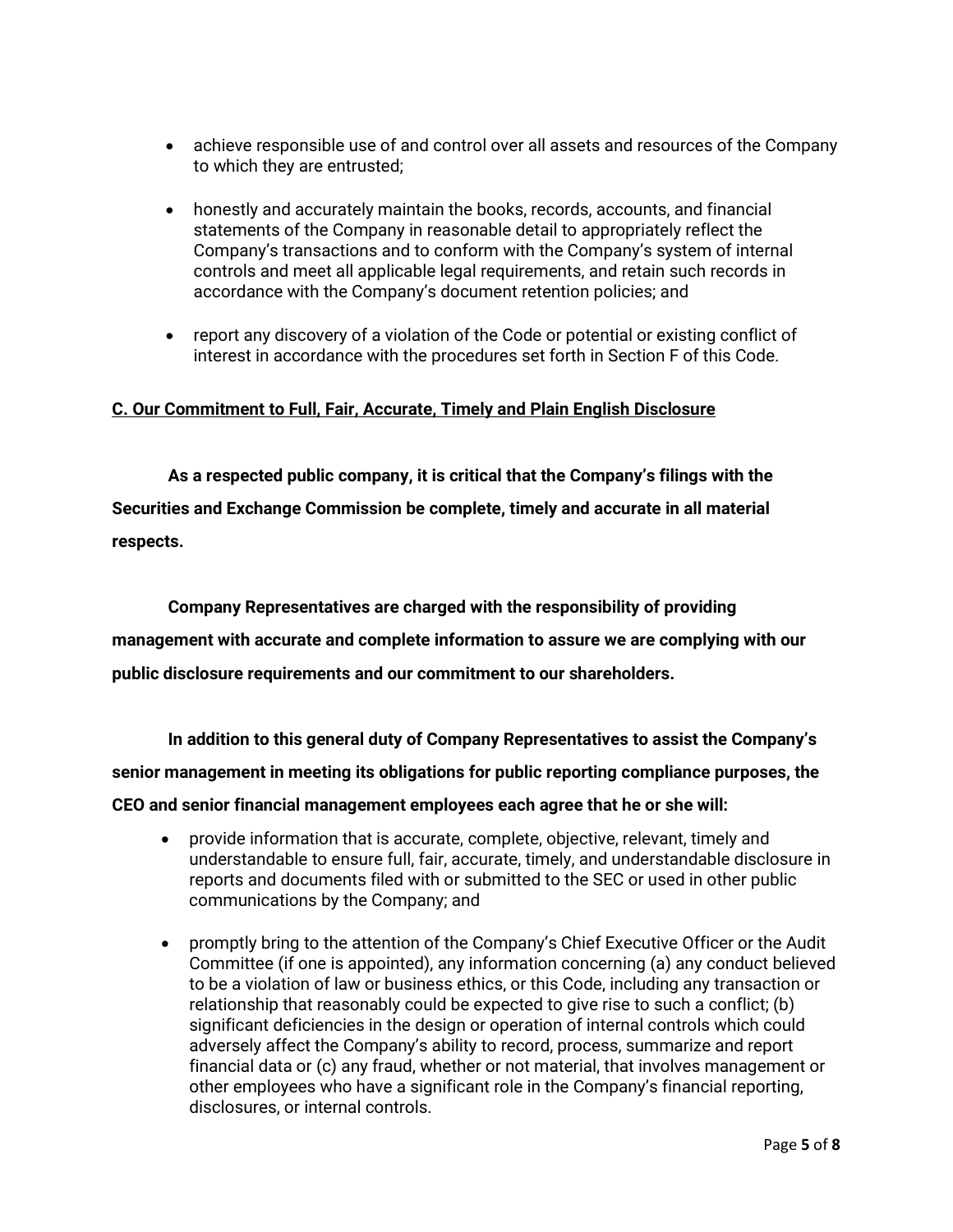#### **D. Payments to Government Personnel**

**The U.S. Foreign Corrupt Practices Act (FCPA) prohibits giving anything of value directly or indirectly to officials of foreign governments or foreign political candidates in order to obtain or retain business. Company Representatives are strictly prohibited from making illegal payments to government officials of any country.**

**In addition, the U.S. government and other foreign governments have a number of laws and regulations regarding business gratuities, which if violated would not only violate this Code but could also be a criminal offense. The U.S. government has laws and regulations concerning disclosure of payments to foreign governments. Any such payments should be promptly brought to the attention of a senior financial management employee or the Company's Chief Executive Officer.** 

#### **E. Confidentiality**

**Company Representatives shall respect and maintain the confidentiality of information acquired in the course of one's work and shall not disclose such confidential information except when authorized or legally obligated to do so. Further, confidential information acquired in the course of performing one's duties for the Company will not be used for personal advantage or gain. The responsibility to keep such confidential information continues even after your employment relationship with the Company ends.**

# **F. Reporting and Treatment of Violations**

**The Board of Directors has the power to monitor, investigate, make determinations and take action with respect to violations of this Code. In determining whether to take disciplinary action, the Board of Directors may take into account, among other factors:**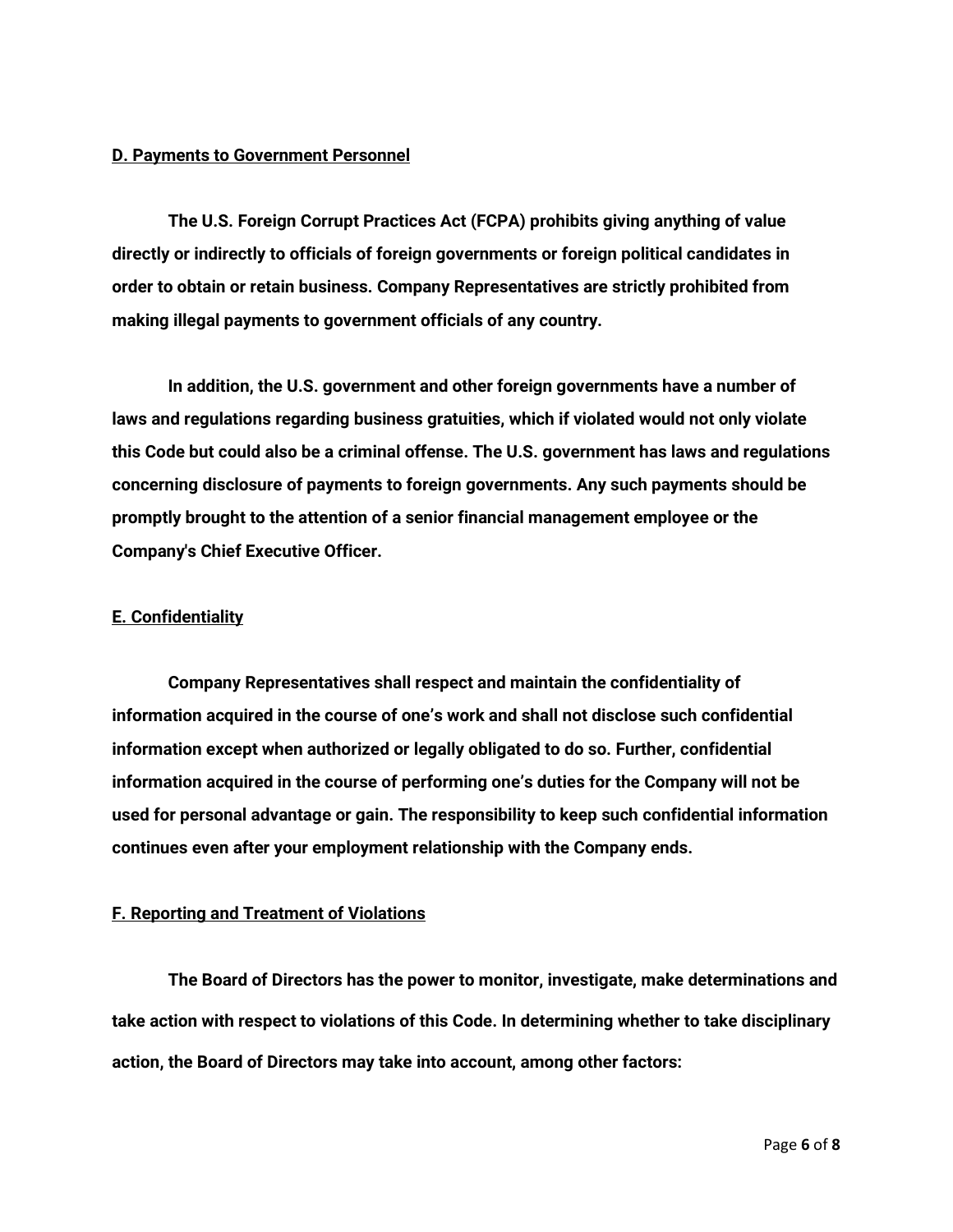- the nature and severity of the violation; whether the violation was a single occurrence or involved repeated occurrences;
- whether the violation appears to have been intentional or inadvertent;
- whether the person in question had been advised prior to the violation as to the proper course of action;
- whether the person in question had committed other violations in the past; and such other facts and circumstances as the Board of Directors shall deem advisable in the context of the alleged violation.

**Any waiver of this Code for Company Representatives may be made only by the Board of** 

**Directors. Any director seeking a waiver may not participate in the Board action related to such** 

**waiver. A waiver of this Code for any officer or director will be promptly disclosed to the** 

**Company's shareholders.**